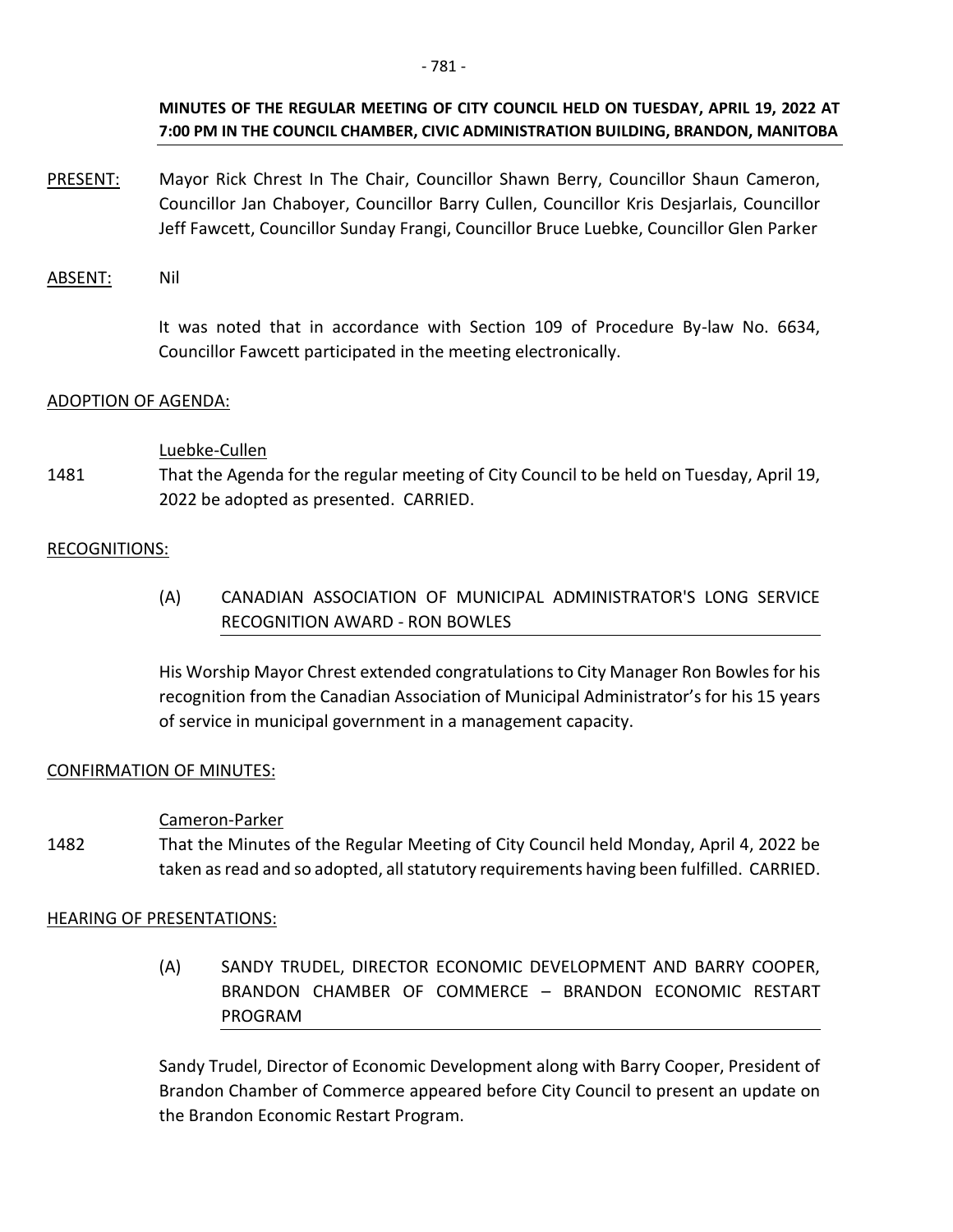An overview was provided showing the criteria needed to receive the grant, the process required to deliver the program and the percentage of successful applicants.

### Parker-Frangi

1483 That the presentation by Sandy Trudel and Barry Cooper with respect to the Brandon Economic Restart Program be received. CARRIED.

#### COMMUNITY COMMENTS/FEEDBACK:

Nil

### HEARING OF DELEGATIONS:

### (A) COLLEEN SIGURDSON - PARK COMMUNITY CENTRE

Colleen Sigurdson along with Board Member Eldon Schmitz appeared before City Council with respect to the Park Community Centre. Ms. Sigurdson stated the Board would be willing to work with Council and the Parks & Recreation Department on the renovation of the building in order to make a stronger community in the area.

#### Chaboyer-Cullen

1484 That the presentation by Colleen Sigurdson with respect to Park Community Centre be received. CARRIED.

#### PUBLIC HEARINGS:

Nil

### COMMUNICATIONS & PETITIONS:

Nil

### COMMITTEE REPORTS:

(A) KEYSTONE CENTRE VERBAL APRIL 19, 2022

Councillor Luebke provided a verbal report from the Keystone Centre. He indicated that the Vaccine SuperSite and COVID Testing had closed as of March 31, 2022 and welcomed Spencer Day and Katie Kerkowich to the Keystone Centre Board of Directors as the two new provincial appointees.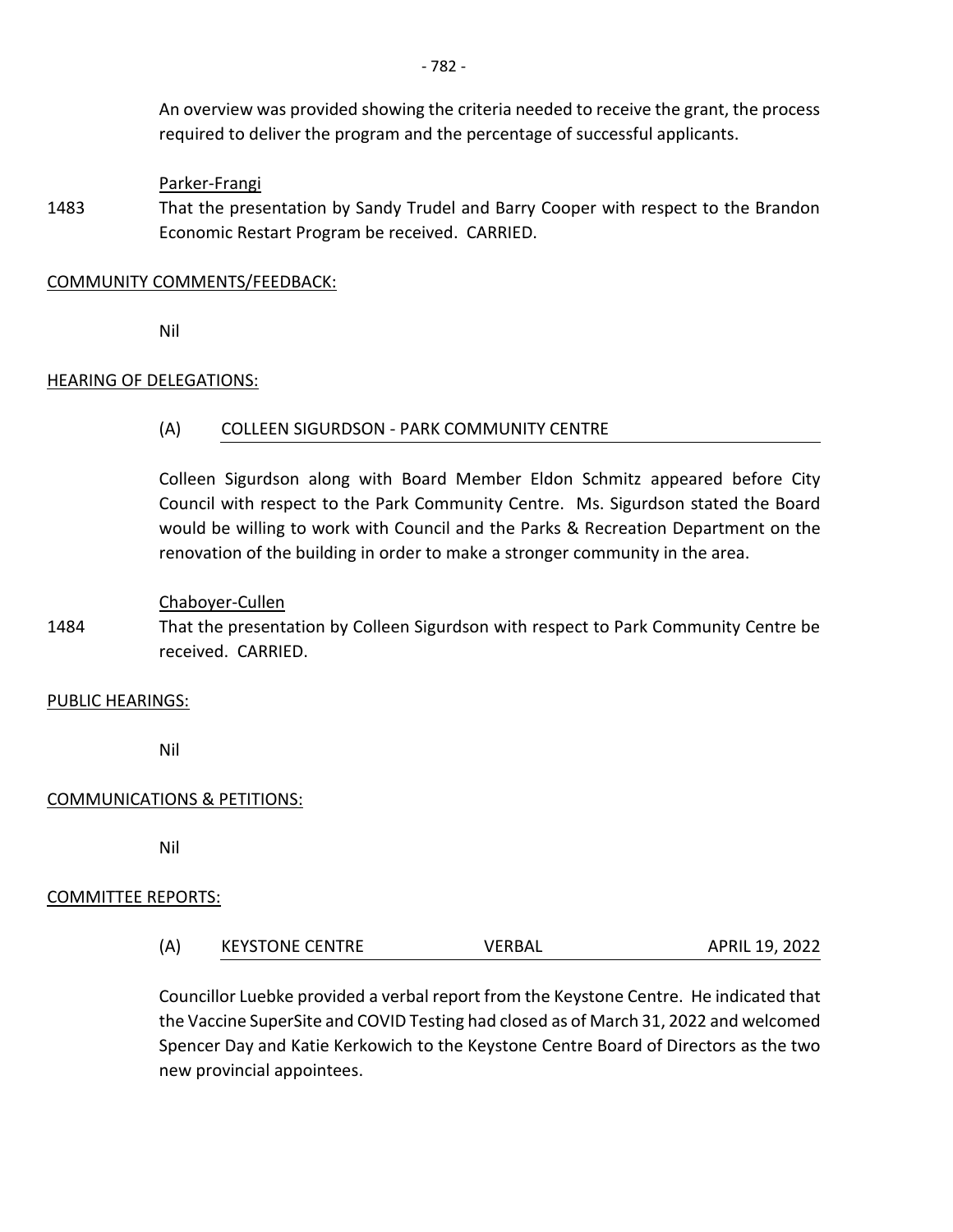Councillor Luebke reported on the six month financial position of the Keystone and the future events booked for the facility in 2022. He concluded by applauding the success of the Royal Manitoba Winter Fair which had returned after a three-year hiatus.

#### Luebke-Parker

1485 That the report of the Keystone Centre be received. CARRIED.

ENQUIRIES:

#### (278) TENDER FOR WILLOWDALE DITCH

Councillor Berry enquired if the tender for drainage of the Willowdale Ditch had been issued, and if not, when it was expected to be sent out.

His Worship the Mayor agreed to take this matter under advisement.

#### (279) REVIEW OF YIELD SIGN AT 27TH STREET AND LORNE AVENUE

Councillor Cameron enquired if the intersection of 27th Street and Lorne Avenue could be reviewed and consideration given to replacing the yield sign currently located on 27th Street with a stop sign.

His Worship the Mayor agreed to take this matter under advisement.

#### (280) TRAFFIC CONCERNS AT MARYLAND PARK SCHOOL

Councillor Parker advised that he had received a letter from an area resident who raised concerns with respect to traffic at and around Maryland Park School. He agreed to forward same to the City Manager for his follow-up.

His Worship the Mayor confirmed that this issue had been discussed in a recent meeting between City Council and the Brandon School Division Board whereby same had been referred to Administration for both the School Division and the City of Brandon for follow-up. His Worship noted that this was an ongoing issue and thanked Councillor Parker for sharing the resident's concerns.

#### (281) REVIEW OF DIP ON GARWOOD DRIVE

Councillor Chaboyer advised that the dip on Garwood Drive d continued to be an issue and she enquired when same was expected to be reviewed and repaired accordingly.

His Worship the Mayor agreed to take this matter under advisement.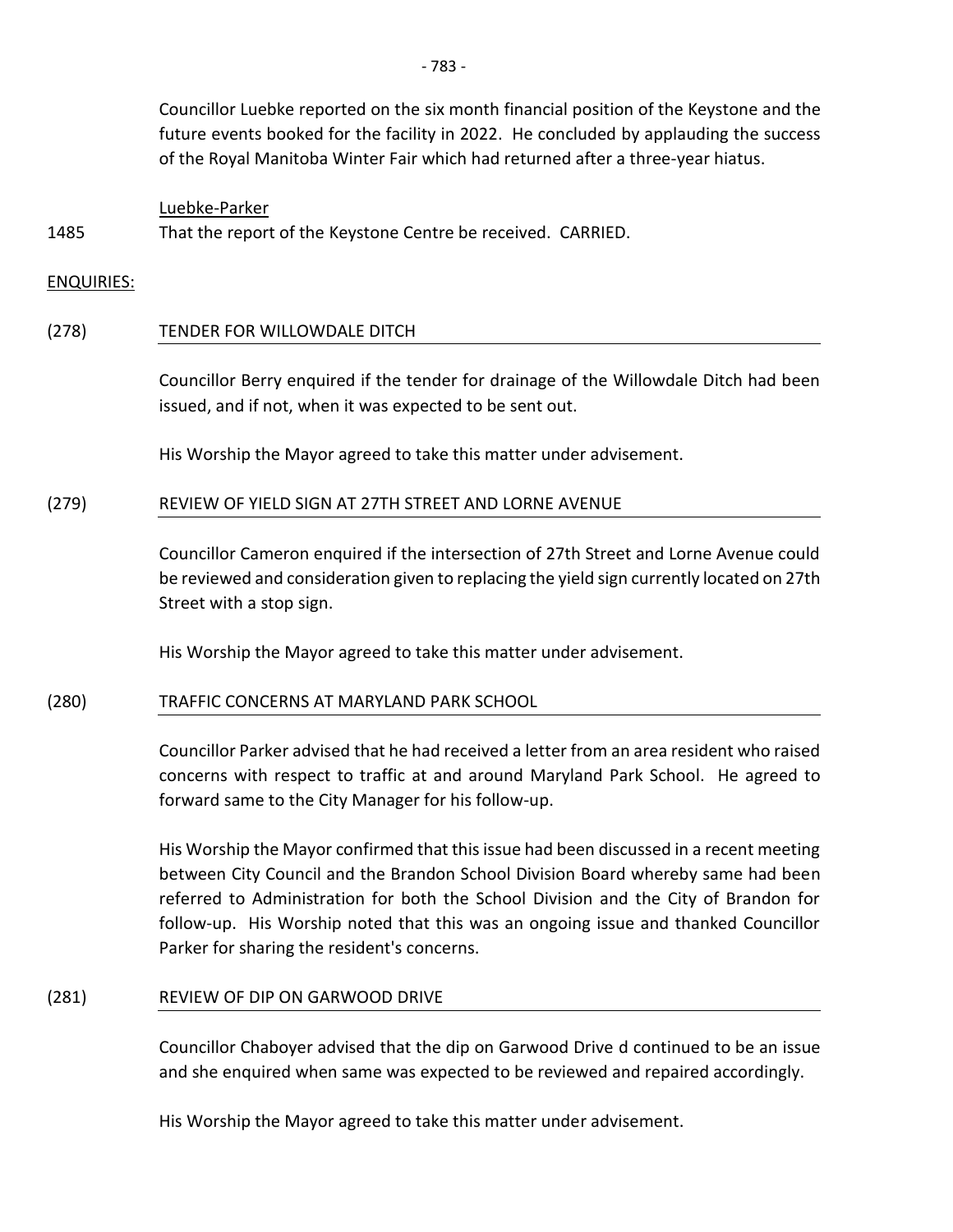#### ANNOUNCEMENTS:

Nil

### GENERAL BUSINESS:

# (A) AFFORDABLE HOUSING INCENTIVE REQUEST FOR FRANKLIN STREET (HABITAT FOR HUMANITY MANITOBA)

Submitted for consideration was a report from the Director of Economic Development dated April 6, 2022 with respect to the above.

### Parker-Cullen

1486 That an affordable housing incentive be approved for Habitat for Humanity Manitoba to facilitate the development of eight Habitat for Humanity homes on Franklin Street in Brandon whereby the incentive shall be comprised of: a capital grant in the amount of \$520,000 with said funds to be transferred from the Manitoba Housing and Renewal Corporation (MHRC) grant held by the City of Brandon as per the March 24, 2021 funding agreement;

> and further, that Administration be authorized to execute the associated agreements required to protect the City's interests in accordance with any procedures, policies, bylaws and Acts. CARRIED.

> (B) AFFORDABLE HOUSING INCENTIVE REQUEST FOR 660 - 7TH STREET & 725 VAN HORNE AVENUE (5853452 MANITOBA LTD.)

> City Council considered a report from the Director of Economic Development dated March 28, 2022 with respect to the above.

#### Luebke-Frangi

1487 That an additional affordable housing incentive be approved for 5853452 Manitoba Ltd to facilitate the development of 18 affordable housing units at 660 - 7th Street and 725 Van Horne Avenue whereby the incentive shall be comprised of a capital grant in the amount of \$180,000 with said funds to be transferred from the Manitoba Housing and Renewal Corporation (MHRC) grant held by the City of Brandon as per the March 24, 2021 funding agreement;

> and further, that Administration be authorized to execute the associated agreements required to protect the City's interests in accordance with any procedures, policies, bylaws and Acts. CARRIED.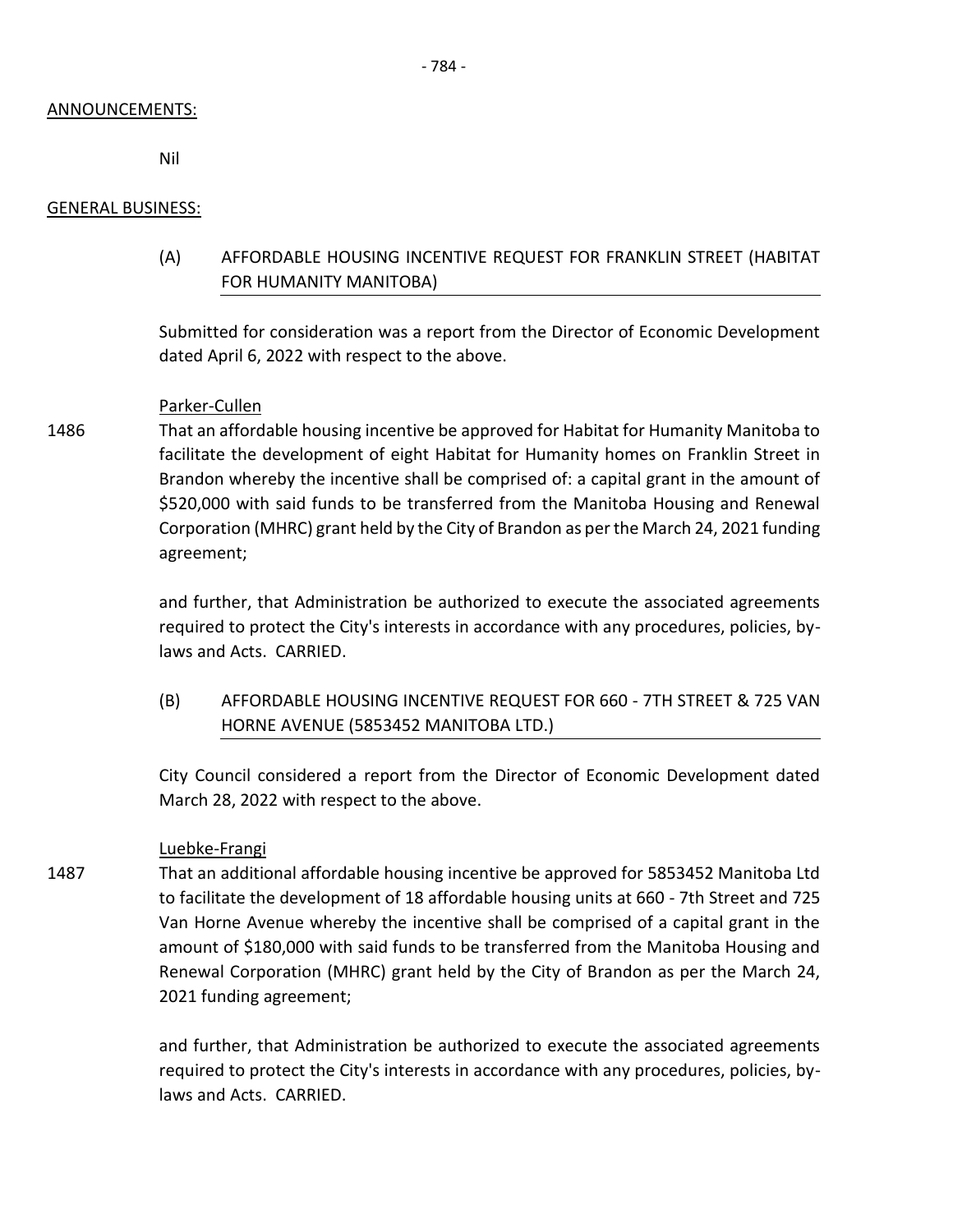(C) AMENDMENT TO FEE SCHEDULE REGULATION FEESCHREG-002 – PARKING METERS (ON STREET)

Considered was a report from the Director of Planning and Buildings dated March 28, 2022 with respect to the above.

## Luebke-Berry

1488 That FEESCHREG-002 be amended by adding to page 9 of Schedule A under the PARKING METERS (On Street) section, the following text: Not applicable to qualified applicants under the Food Truck Program. CARRIED.

> (D) AMENDMENT TO FEE SCHEDULE REGULATION FEESCHREG-002 – BRANDON POLICE SERVICE

> City Council considered a report from the Chief of Police dated March 25, 2022 with respect to the above.

### Berry-Cullen

- 1489 That FEESCHREG-002 be amended, effective April 20, 2022, by making changes to "DETAINEE LODGING (For Police Agencies with a Detainee Agreement) per Detainee (Per 24 hour period or part thereof)" on Page 27 of Schedule A to FEESCHREG-002 by Increasing the 2022 fee from \$157.00 to \$207.00. CARRIED.
	- (E) AMENDMENT TO RESOLUTION NO. 1127 PARK COMMUNITY CENTRE

Submitted for consideration was a report from the Director of Engineering dated April 8, 2022 with respect to the above.

## Parker-Luebke

- 1490 That the matter of the proposed amendment to Resolution No. 1127 with respect to a Request for Proposals for Park Community Centre be laid on the table. CARRIED.
	- (F) UPDATE ON COUNCIL STRATEGIC PLAN

### Cameron-Chaboyer

1491 That the update on Council's Strategic Plan dated March 2022 be received. CARRIED.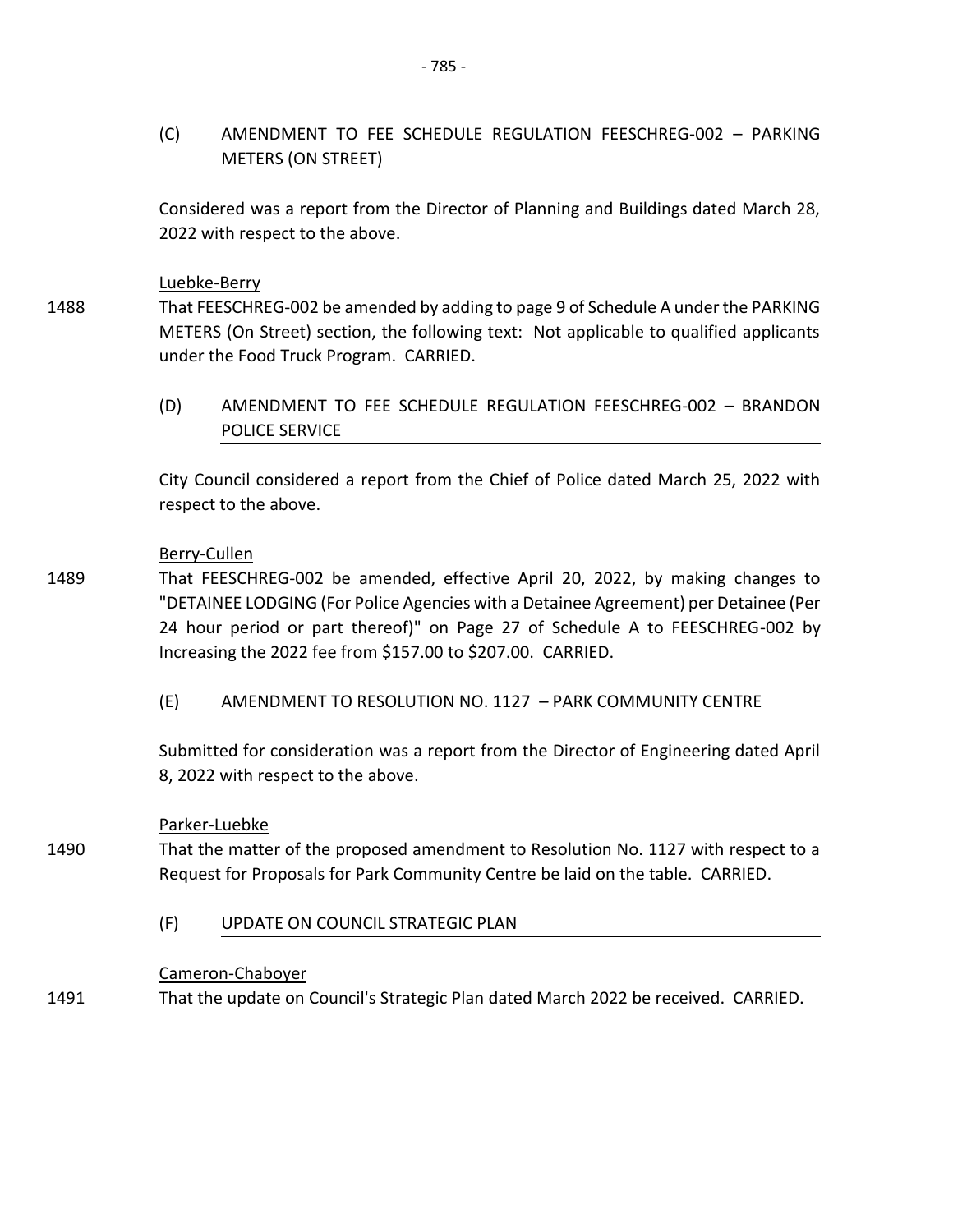### BY-LAWS:

### NO. 7322 PRINCESS DOWNTOWN PRIORITY SITE TAX INCREMENT FINANCING

Considered was a report from the Director of Economic Development dated March 23, 2022 with respect to the above.

### Desjarlais-Frangi

- 1492 That Princess Downtown Priority Site Tax Increment Financing By-law No. 7322 be read first time. CARRIED.
- NO. 7325 TO BORROW FUNDS FOR THE CONSTRUCTION OF A CHEMICAL BUILDING FOR THE WATER TREATMENT PLANT - SERIES B

City Council considered a report from the General Manager of Corporate Services dated April 13, 2022 with respect to the above.

#### Cameron-Chaboyer

1493 That By-law No. 7325 to provide for the series B borrowing of funds for the purpose of constructing a chemical building at the City of Brandon Water Treatment Plant be read a second time. CARRIED.

Cameron-Chaboyer

1494 That the by-law be read a third and final time. CARRIED.

> In accordance with Section 137 of The Municipal Act, a recorded vote was taken on the motion to give By-law No. 7325 third reading.

| FOR                             | AGAINST |
|---------------------------------|---------|
| Mayor Rick Chrest               | Nil     |
| <b>Councillor Shawn Berry</b>   |         |
| <b>Councillor Shaun Cameron</b> |         |
| Councillor Jan Chaboyer         |         |
| <b>Councillor Barry Cullen</b>  |         |
| Councillor Kris Desjarlais      |         |
| <b>Councillor Jeff Fawcett</b>  |         |
| <b>Councillor Sunday Frangi</b> |         |
| <b>Councillor Bruce Luebke</b>  |         |
| Councillor Glen Parker          |         |
|                                 |         |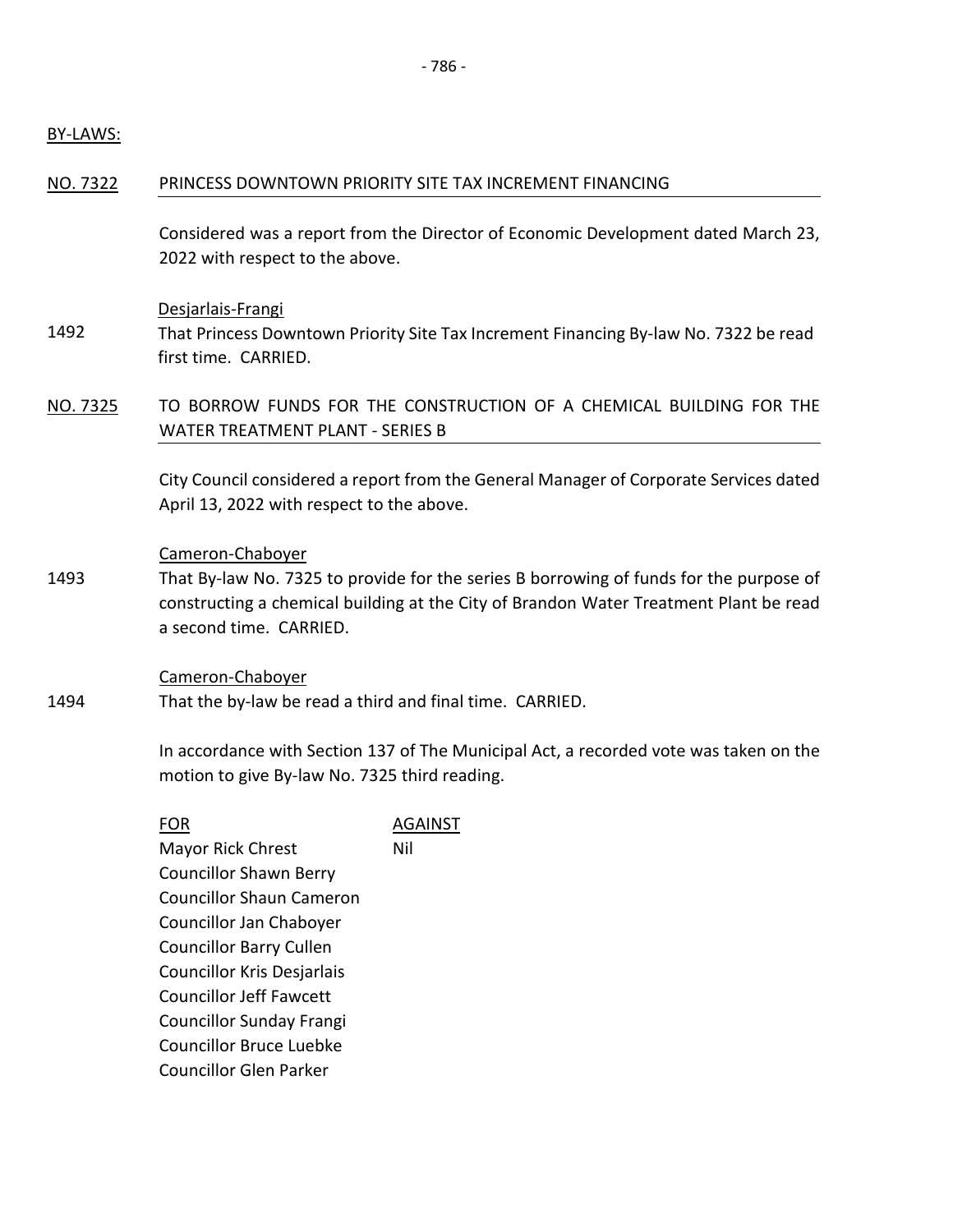## NO. 7327 TO IMPOSE AND LEVY PROPERTY TAXES FOR THE FISCAL YEAR 2022

Considered was a report from the Director of Finance dated March 17, 2022 with respect to the above.

#### Luebke-Parker

1495 That By-law No. 7327 to impose and levy property taxes for the fiscal year 2022 be read a second time. CARRIED.

#### Luebke-Parker

1496 That the by-law be read a third and final time. CARRIED.

> In accordance with Section 137 of The Municipal Act, a recorded vote was taken on the motion to give By-law No. 7327 third reading.

# FOR AGAINST Mayor Rick Chrest Councillor Shawn Berry Councillor Shaun Cameron Councillor Jan Chaboyer Councillor Barry Cullen Councillor Kris Desjarlais Councillor Jeff Fawcett Councillor Sunday Frangi Councillor Bruce Luebke Councillor Glen Parker Nil

NO. 7329 TO AMEND BY-LAW NO. 6974 – CAMPAIGN EXPENSE LIMITS FOR MUNICIPAL **CANDIDATES** 

> City Council considered a report from the Director of Legislative Services dated March 11, 2022 with respect to the above.

### Cameron-Desjarlais

1497 That By-law No. 7329, to amend Campaign Expenses and Contributions By-law No. 6974 to increase the limit to campaign expenses that may be incurred by candidates and to index any future increase for inflation, be read a second time. CARRIED.

#### Cameron-Cullen

1498 That the by-law be read a third and final time. CARRIED.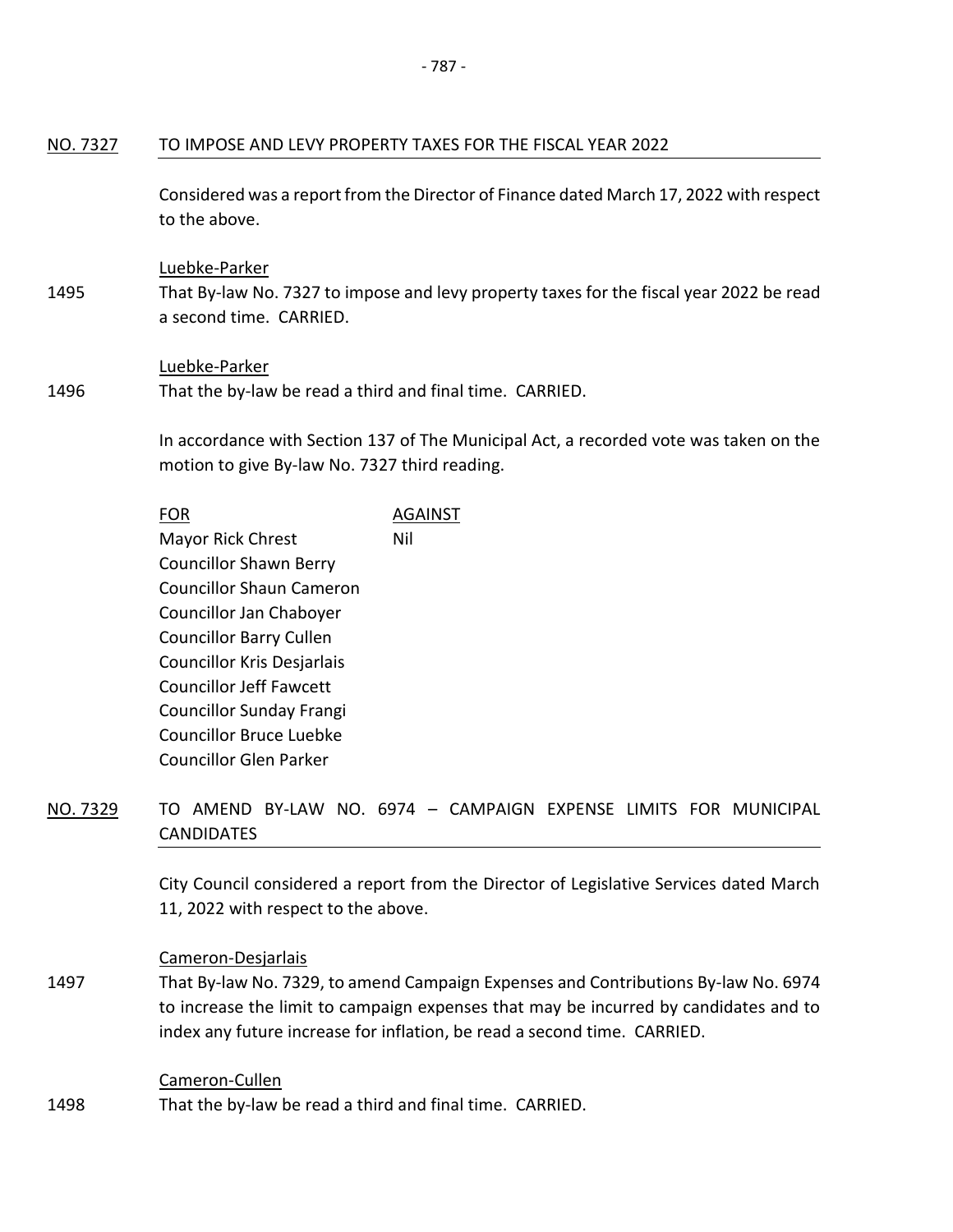In accordance with Section 137 of The Municipal Act, a recorded vote was taken on the motion to give By-law No. 7329 third reading.

| FOR                             | <b>AGAINST</b> |
|---------------------------------|----------------|
| <b>Mayor Rick Chrest</b>        | Nil            |
| <b>Councillor Shawn Berry</b>   |                |
| <b>Councillor Shaun Cameron</b> |                |
| Councillor Jan Chaboyer         |                |
| <b>Councillor Barry Cullen</b>  |                |
| Councillor Kris Desjarlais      |                |
| <b>Councillor Jeff Fawcett</b>  |                |
| <b>Councillor Sunday Frangi</b> |                |
| <b>Councillor Bruce Luebke</b>  |                |
| Councillor Glen Parker          |                |
|                                 |                |

### NO. 7330 USE OF MUNICIPAL RESOURCES IN AN ELECTION

Submitted for consideration was a report from the Director of Legislative Services dated March 11, 2022 with respect to the above.

#### Luebke-Frangi

1499 That By-law No. 7330 to establish the rules and procedures for the use of municipal resources before a general election or by-election be read a second time. CARRIED.

#### Luebke-Chaboyer

1500 That the by-law be read a third and final time. CARRIED.

> In accordance with Section 137 of The Municipal Act, a recorded vote was taken on the motion to give By-law No. 7330 third reading.

| FOR                             | AGAINST |
|---------------------------------|---------|
| <b>Mayor Rick Chrest</b>        | Nil     |
| <b>Councillor Shawn Berry</b>   |         |
| <b>Councillor Shaun Cameron</b> |         |
| Councillor Jan Chaboyer         |         |
| <b>Councillor Barry Cullen</b>  |         |
| Councillor Kris Desjarlais      |         |
| <b>Councillor Jeff Fawcett</b>  |         |
| <b>Councillor Sunday Frangi</b> |         |
| <b>Councillor Bruce Luebke</b>  |         |
| <b>Councillor Glen Parker</b>   |         |
|                                 |         |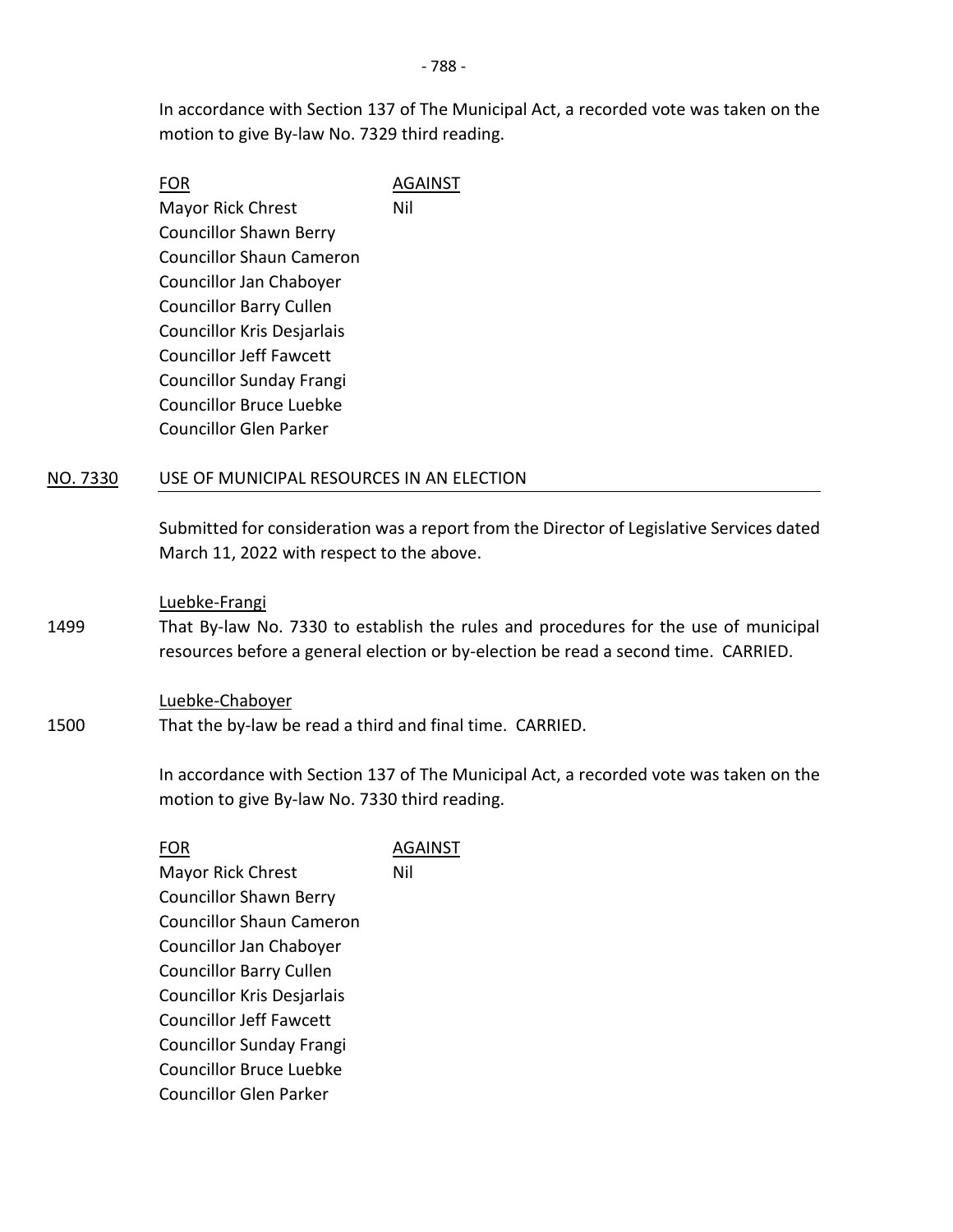# NO. 7332 TO CHANGE THE BOUNDARIES AND NAMES OF THE ELECTORAL WARDS IN THE CITY OF BRANDON

Considered was a report from the Director of Legislative Services dated March 15, 2022 with respect to the above.

#### Berry-Luebke

1501 That Schedule B of By-law No. 7332 be amended by moving the current portion of Brandon South-West Electoral Ward 7 located south of Patricia Avenue which extends to the southern limit of the City east of 18th Street South, to become part of Brandon South Electoral Ward 8; and that Schedule A to the by-law be amended to reflect the changes in Schedule B. CARRIED.

#### Parker-Fawcett

1502 That By-law No 7332 be further amended by deleting the directional naming references to the electoral wards and substituting therefor the names Ward 1 through to Ward 10 inclusive. CARRIED.

#### Desjarlais-Berry

1503 That By-law No. 7332 to change the boundaries and names of the electoral wards of the City of Brandon be read a second time, as amended. CARRIED.

#### Desjarlais-Berry

1504 That the by-law be read a third and final time. CARRIED.

> In accordance with Section 137 of The Municipal Act, a recorded vote was taken on the motion to give By-law No. 7332 third reading.

| FOR                             | AGAINST |
|---------------------------------|---------|
| <b>Mayor Rick Chrest</b>        | Nil     |
| <b>Councillor Shawn Berry</b>   |         |
| <b>Councillor Shaun Cameron</b> |         |
| Councillor Jan Chaboyer         |         |
| <b>Councillor Barry Cullen</b>  |         |
| Councillor Kris Desjarlais      |         |
| <b>Councillor Jeff Fawcett</b>  |         |
| <b>Councillor Sunday Frangi</b> |         |
| <b>Councillor Bruce Luebke</b>  |         |
| Councillor Glen Parker          |         |
|                                 |         |